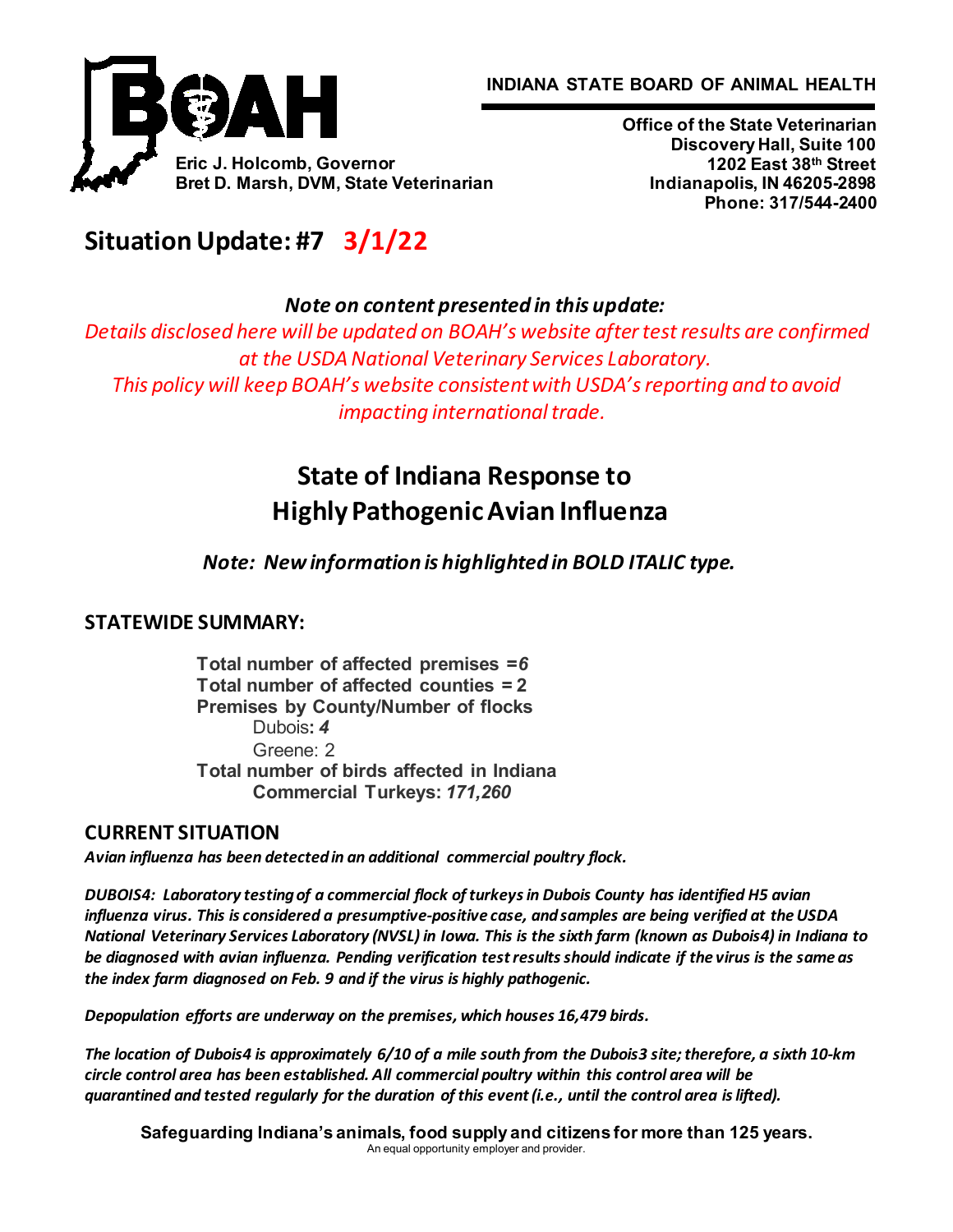BOAH staff continue to reach out to known hobby/backyard poultry owners in the control areas to schedule testing of birds to ensure the virus is not present. To date, *74 hobby flock*s have been sampled; laboratory testing determined them as negative. Hobby poultry owners in Southern Dubois County or Greene County should contact BOAH at 317-544-2387 to schedule testing at no charge. 

# **BACKGROUND**

On Feb. 9, 2022, a confirmed case of H5N1 highly pathogenic avian influenza (HPAI) was identified in a single commercial turkey flock in Dubois County. This is the first report of HPAI in commercial poultry in the United States since 2020 and the first in Indiana since 2016.

Samples were collected from the birds on Feb. 7 and submitted to the Indiana Animal Disease Diagnostic Laboratory (ADDL) at Purdue University after approximately one hundred birds died, flock appeared lethargic and decreased consumption of water. Tests indicated a likely infection of an H5 avian influenza virus. Under standard protocols, the results were reported to the Indiana State Board of Animal Health (BOAH), which authorized prompt transport of the samples to US Department of Agriculture's National Veterinary Services Laboratory (NVSL) in Ames, IA for confirmatory testing.

NVSL confirmed that the virus present was a highly pathogenic strain of H5N1 (with a Eurasian H5 goose/Guangdong lineage). Upon confirmation of HPAI, the 29,000 turkeys in the flock (known as Dubois 1) were depopulated to prevent the spread of the disease in the area. 

On Feb. 15 laboratory testing of a second commercial flock of turkeys in Dubois County has identified the H5 avian influenza virus (known as Dubois2). Upon confirmation of HPAI, the 26,473 turkeys in the flock were depopulated to prevent the spread of the disease in the area.

On Feb. 17, laboratory testing of a commercial flock of turkeys in Greene County has identified the H5 avian influenza virus (known as Greene1). A total of 48,000 turkeys in the flock were depopulated.

On Feb. 18, laboratory testing identified H5 avian influenza (AI) in a commercial turkey flock in Greene County (known as Greene2). A total of 15,400 turkeys were depopulated.

On Feb. 22, laboratory testing identified H5 AI in commercial turkeys in Dubois County (Dubois3) about 2.5 miles west of Dubois1. *H5N1 was subsequently confirmed by NVSL on Feb. 24.* A total of 35,908 turkeys were depopulated.

A 10-km control area (CA) is established around each HPAI-affected flock. All commercial flocks in the control areas must be tested for avian influenza at least weekly. Small, hobby flocks are also subject to testing. A surveillance zone is also established in the 10-km circle beyond the control area. Flocks in the surveillance zone must be tested every other week.

## **RESPONSE**

As part of existing avian influenza response plans, federal and state partners are working jointly on additional surveillance and testing in areas around the affected flocks. The United States has the strongest AI surveillance program in the world, and USDA is working with its partners to actively look for the disease in commercial poultry operations, live bird markets and in migratory wild bird populations.

BOAH is working with multiple state and federal partners to respond to this event, including Indiana Department of Health, Indiana Department of Homeland Security, Indiana Department of Natural Resources, Indiana Department of Environmental Management, andUSDA Veterinary Services, Wildlife Services and Farm Service Agency.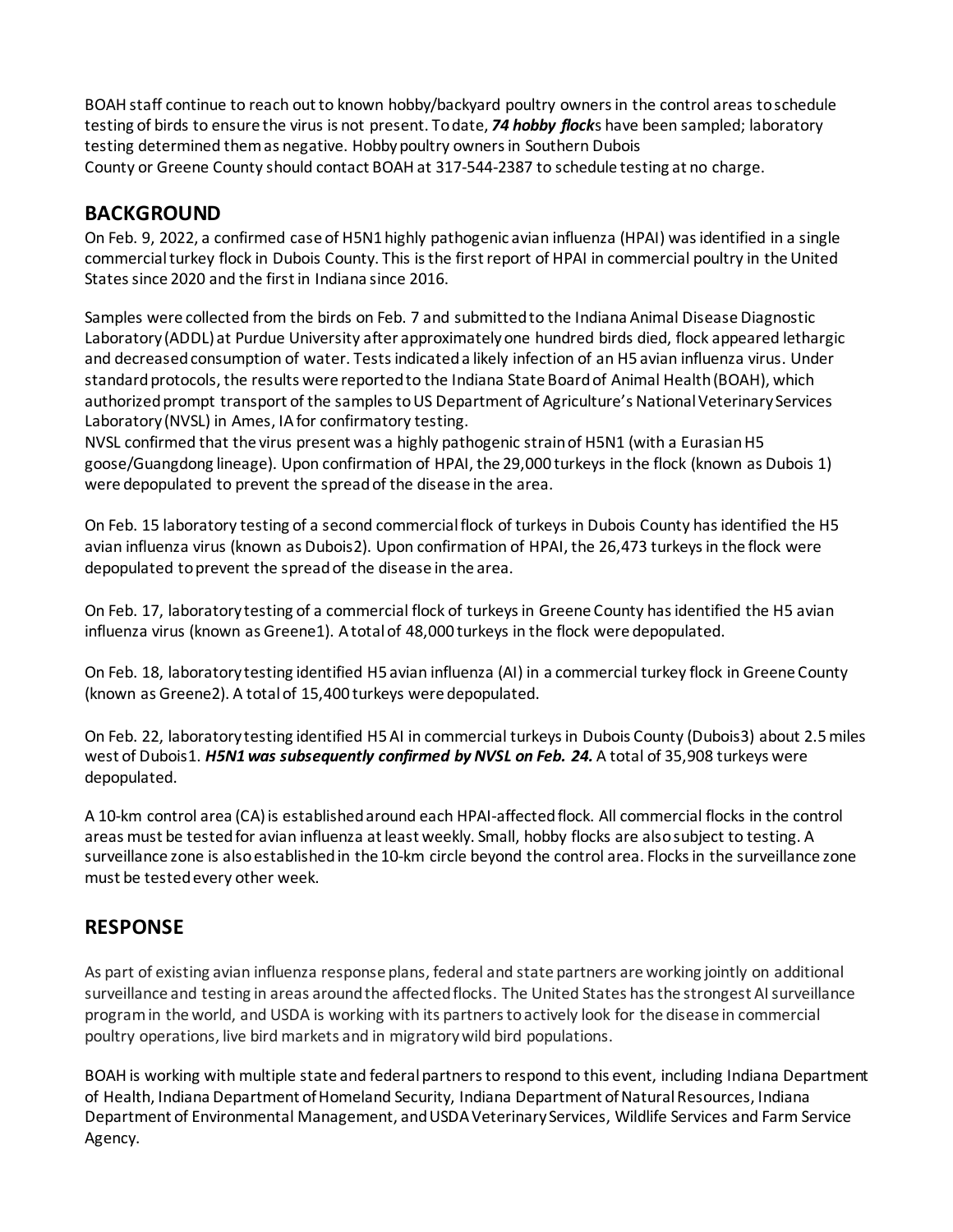# **PUBLIC ADVISORIES**

#### *Food Safety*

Avian influenza *does not present a food safety risk*; poultry and eggs are safe to eat. Officials are not aware of any public health significance with this virus. No cases of human infection have been reported. Human health agencies will be monitoring workers and others in contact with birds to monitor for influenza-like illness.

#### *Animal Health*

Hobby poultry owners are encouraged to be aware of the signs of avian influenza and report illness and/or death to the **USDA Healthy Birds Hotline: 866-536-7593**. Callers will be routed to a state or federal veterinarian in Indiana for a case assessment. Dead birds should be double-bagged and refrigerated for possible testing.

Signs include:  sudden death without clinical signs; lack of energy or appetite; decreased egg production; softshelled or misshapen eggs; swelling or purple discoloration of head, eyelids, comb, hocks; nasaldischarge; coughing; sneezing; lack of coordination; and diarrhea. A great resource for backyard bird health information is online at**:** [www.aphis.usda.gov/aphis/ourfocus/animalhealth/animal](http://www.aphis.usda.gov/aphis/ourfocus/animalhealth/animal-disease-information/avian/defend-the-flock-program/dtf-resources/dtf-resources)-disease-information/avian/defend-theflock-program/dtf-[resources/dtf](http://www.aphis.usda.gov/aphis/ourfocus/animalhealth/animal-disease-information/avian/defend-the-flock-program/dtf-resources/dtf-resources)-resources.

Situation updates and status reports about ongoing avian influenza activities, along with critical disease-related information, will be posted online at:  [https://www.in.gov/boah/species](https://www.in.gov/boah/species-information/avianbirds/highly-pathogenic-avian-influenza/)-information/avianbirds/highly[pathogenic](https://www.in.gov/boah/species-information/avianbirds/highly-pathogenic-avian-influenza/)-avian-influenza/. Users may subscribe to email and/or text updates on a subscribe link at that page.

#### *Human Health*

Recent detections of highly pathogenic avian influenza A H5N1 viruses (H5N1 bird flu) in wild birds and poultry pose a low risk to the health of the general public; however, rare human infections are possible. Human infections are most likely to be rare and happen in people with recreational or occupational exposures involving prolonged, unprotected close contact with infected birds or contaminated environments. CDC is taking routine preparedness measures to be ready in case human infections with these viruses happen. IDOH offers the following guidance documents for poultry growers and emergency responders to protect their health:

- [Indiana Department of Health Avian](https://www.in.gov/boah/files/2022-02-18_HPAI_Producer-packet.pdf) Flu Producer Information
- [Indiana Department of Health Avian Flu Post](https://www.in.gov/boah/files/2022-02-18_HPAI_Producer-packet.pdf)-Exposure Information

#### *Mental Health*

Community members who are affected by this animal health emergency are to be aware of the possible impact on their mental health and to seek assistance if needed. Available resources include:

- Lifespring Health Systems: Local to Jasper, IN; provides support/crisis counseling to the famers and workers on staff of farms affected.
	- o Call 812-482-3030
- Be Well Indiana: Feeling overwhelmed, stressed, anxious or alone? Call this free, confidential resource available 24/7 to anyone in the state of Indiana.
- o Call 2-1-1 and enter your ZIP code.
- o Follow the prompts and select number 3 for the Be Well Crisis Helpline.
- Farm Aid: This organization connects farmers with helpful services, resources and opportunities specific to their individual needs. Call the Farmer Hotline for immediate assistance Monday through Friday from 9:00 AM to 10:00 PM Eastern time.
- o Call 1-800-FARM-AID (1-800-327-6243).
- National Suicide Prevention Lifeline: Provides 24/7, free and confidential support for people in distress, as well as prevention and crisis resources for you or your loved ones.
- o Dial 9-8-8 or call 1-800-273-TALK (1-800-273-8255).